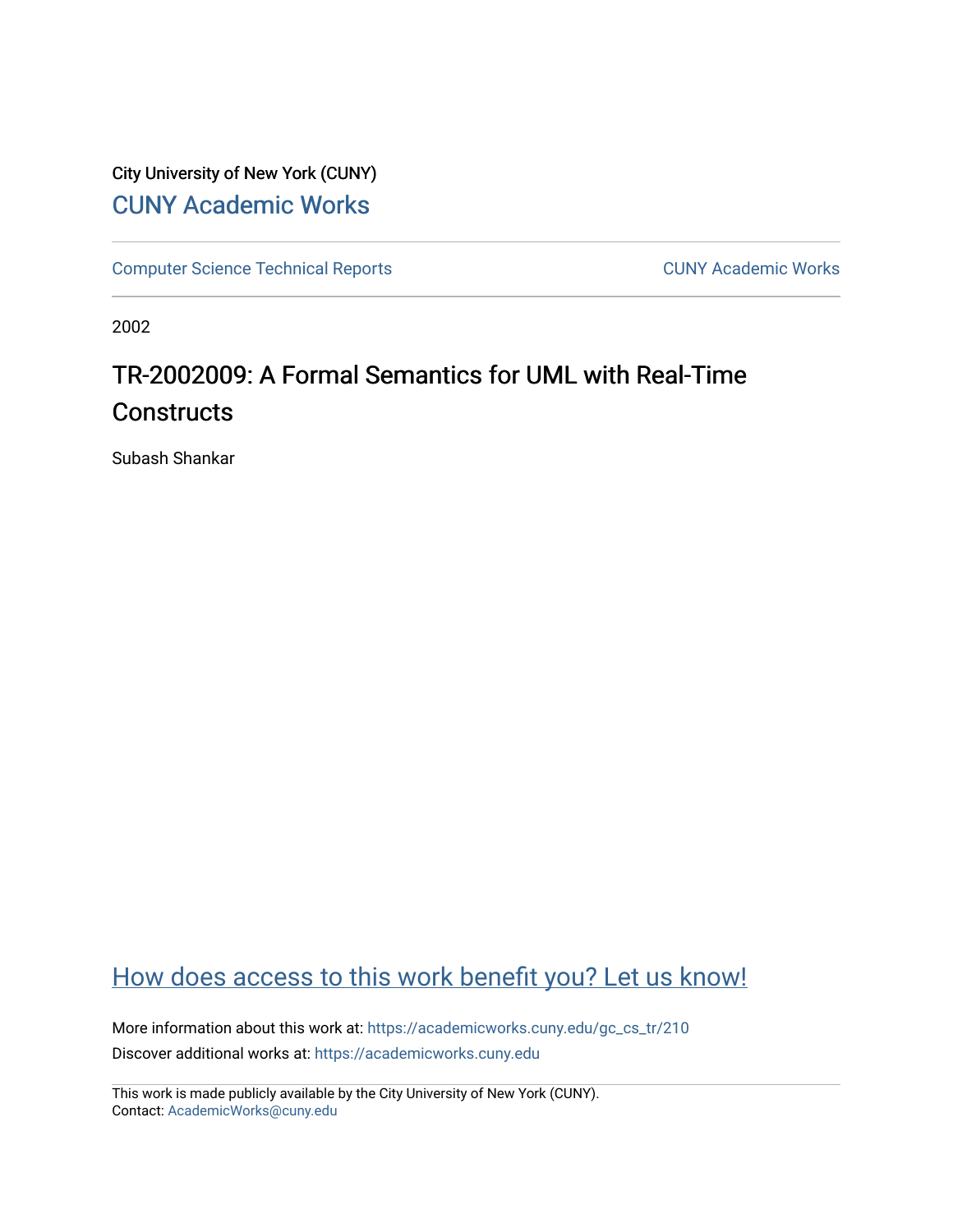## A Formal Semantics for UML with Real-Time Constructs

Subash Shankar Hunter College and the Graduate Center, City University of New York (CUNY), 695 Park Ave. New York, NY 10021, USA, subash.shankar@hunter.cuny.edu

### Abstract

This paper describes a formal framework for expressing the semantics of UML augmented with real-time constructs. The formalized aspects of UML consist of concurrent statecharts to represent the dynamic behavior of objects along with interaction diagrams to represent inter-object communication with real-time constraints. The approach is based on a two-dimensional temporal logic to independently capture flow of control as well as flow of time. The paper defines this logic, shows how the semantics can be captured in this logic, and outlines techniques for using these semantics for formal verification. The goal is to provide a simple, intuitive, and validatable semantics that can be used for further formal analysis.

#### 1Introduction

Formal methods have successfully been applied in many domains including hard ware, protocols, and to a lesser degree, software. The goals of formal methods are not limited to analysis and verification, as the process of formalization itself often increases the quality of a design. Additionally, a formal model of linguistic constructs often results in a better understanding of the constructs and sometimes leads to improved language design. However, many formal notations are too complicated or are tightly linked with an underlying verication system, thus making them less applicable than a more simple and intuitive notation.

The Unied Modeling Language (UML) is a semi-formal language that is the defacto standard for expressing aspects of ob ject-oriented software. In particular, UML can be used to model the structure and behavior of ob ject-oriented software diagrammatically. It contains four types of diagrams to model the behavior of objects: statecharts, activity diagrams, and two different forms of interaction diagrams (sequence and collaboration diagrams). Two important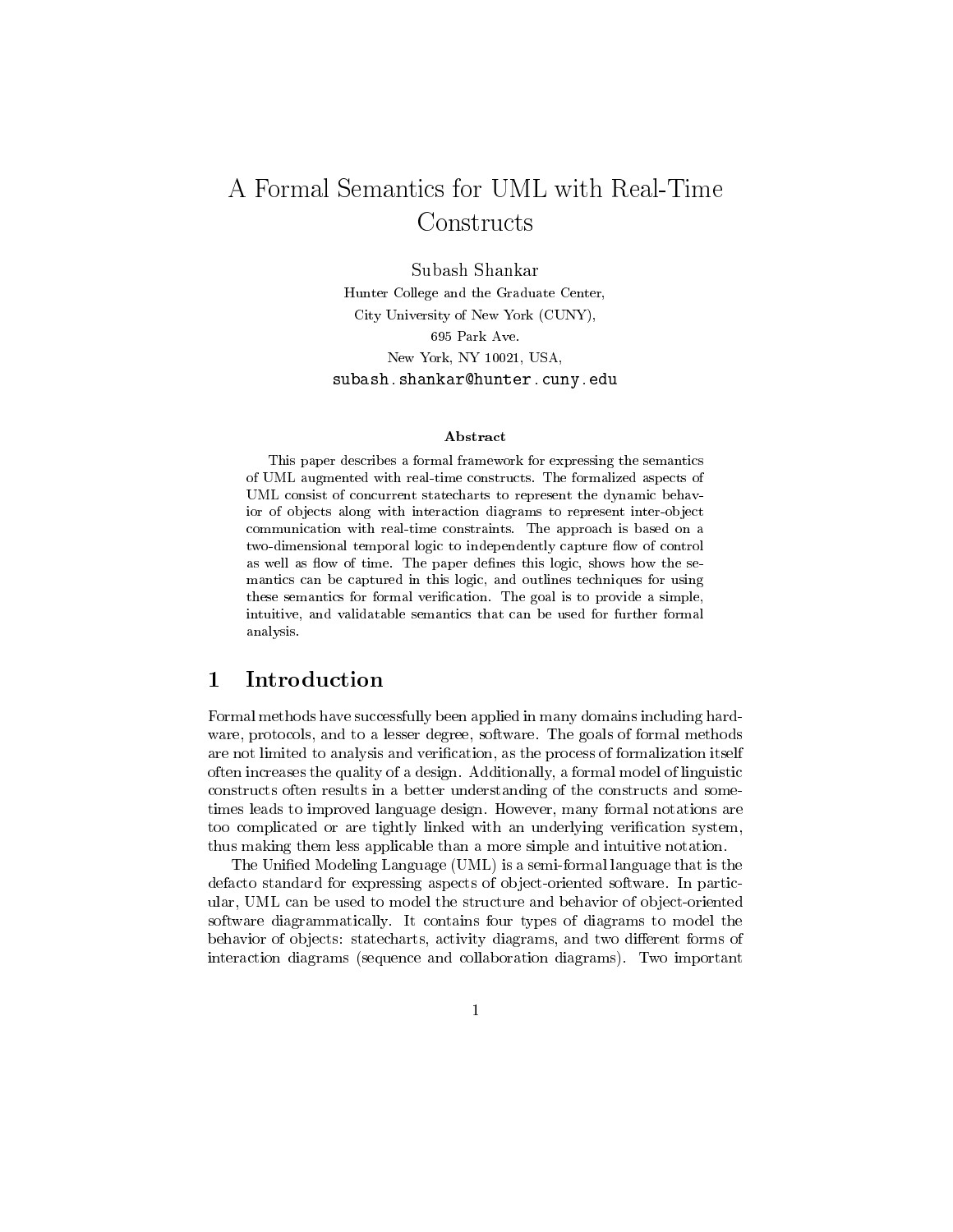aspects of object behavior are the state transitions that an individual object goes through, and inter-object communication through message passing. Although these can be modeled in several different ways in UML, one direct and intuitive method is to use state charts for object behavior and sequence diagrams for inter-ob ject communication, and relating the two diagrams on the statechart by using event variables corresponding to messages.

Although the UML has been widely used for modeling traditional ob jectoriented systems, it does not directly support the modeling of real-time systems. The primary problem is the lack of constructs to express time and time-related properties. The Object Management Group (OMG) has recently produced a draft specification for augmenting UML with support for various system issues including concurrency, schedulability, and time [Ob [02]. The specification includes a common model of resources (the "general resource model"), along with a number of derived domain-specific profiles for each of these classes of issues. These profiles are intended to be used independently; for example, a modeler interested in concurrency and real-time issues may include the concurrency and real-time profiles, but exclude the other profiles. The real-time profile includes (among other things) support for timing mechanisms (clocks for measuring elapsed time and timers for timeouts), and several new timing marks for time-related message attributes (e.g., the time a message event is sent, the time an action begins execution in response to a message). UML diagrams may then be annotated with these timing marks along with constraints on these marks, with sequence diagrams being particularly well-matched for representing timing relationships pictorially. However, like the rest of UML, there are no formal semantics for these new real-time constructs.

The main problem in formal modeling, analysis, and verification of UML designs is the lack of a formal semantics. There have been numerous attempts to provide formal semantics for each type of UML diagram, with statecharts receiving particular attention. However, there are numerous semantic ambiguities that complicate the problem; in fact, 21 statechart variants (including some with time constructs predating the real-time profile) are discussed in [vdB94], each corresponding to a different semantics. One approach to formal semantics might select one state chart variant along with a set of profiles, and provide formal semantics for such a combination. Of course, a different semantics is then needed for each such combination, thus leading to combinatorial explosion in the number of semantics. An alternative approach is to show how to extend any semantics with real-time constructs.

This paper takes the latter approach, with the following primary goals:

- Independence of the semantics of time-related constructs from the semantics of the underlying UML diagram
- Simplicity of formalism, for understandability and to allow for independent semantic variation in UML subcomponents
- Relevance and conciseness of the formal model, by avoiding the modeling of language artifacts that are not apparent at the specification level (e.g.,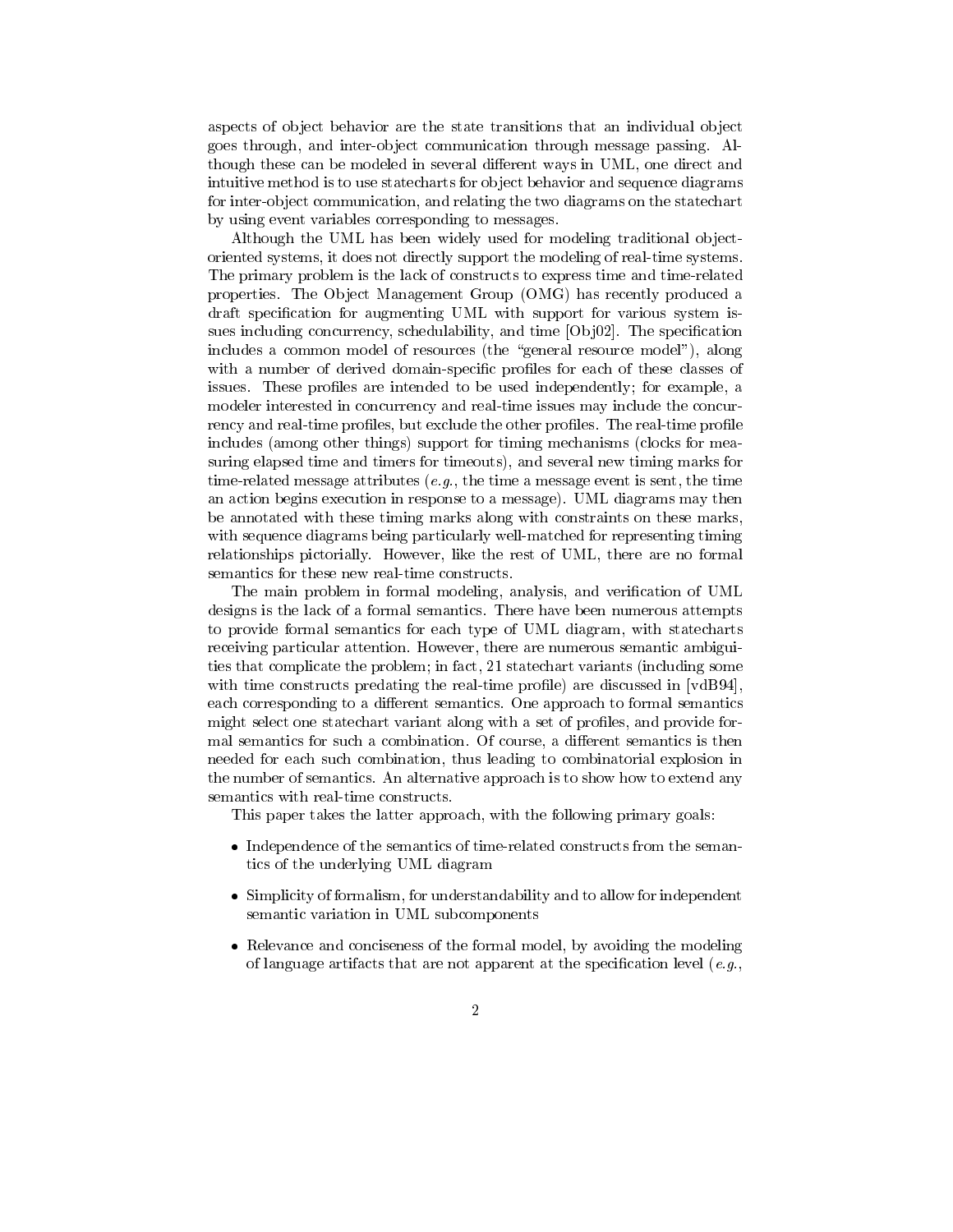an underlying execution engine that can be used to animate the model)

- Intuitive nature of formalism, to allow for validation of the semantics themselves (against a very informal English model, or against a semiformal UML specification)
- Closeness of formalism to languages that can be used to express typical system specification criteria, such as performance, liveness, and safety

Temporal logics are the predominant logical formalism for specication of program properties (see, for example, [MP92] for representing liveness and safety properties using linear-time temporal logic, and [CES86] for representing and verifying such properties using model checking). A [linear-time] propositional temporal logic (PTL) formula corresponds essentially to a state machine, and it is thus conceptually simple to model statecharts using PTL by mapping state transitions in statecharts onto time transitions in the temporal logic. For example, a transition from state  $s_0$  to state  $s_1$  can be modeled using a PTL formula whose English reading is: 'if the system is currently is in state  $s_0$ , then it will be in state  $s_1$  at the next time'. A similar technique has been used by [Kro87] to model a generic concurrent language using temporal logic. In the UML world, [ $LQV01$ ] uses such a technique to model UML statecharts using first order temporal logic; however, this technique needs to restrict all state transitions to be associated with times, rather than the general form of instantaneous as well as timed transitions supported by statecharts.

There are several complications that arise when attempting to use PTL for modeling general time-constrained inter-ob ject communication. For example, if some statechart transitions are instantaneous and another transition is dependent on an event from another object that requires 5 time units to transmit, it is not possible to directly capture the transmission time. The fundamental problem is that there are two distinct notions of flow: the flow of micro-time as objects make [typically] instantaneous state transitions, and the flow of macrotime as ob jects communicate with each other. The presence of these two distinct time modalities is further complicated by UML constructs that rely on both modalities (for example, when an otherwise instantaneous transition must wait for an incoming event from another object).

A recent trend in logics is the use of polymodal logics, which combine multiple modalities to provide logics capable of expressing properties without resorting to a more complicated first order or higher order logic. Several such logics and combination techniques have been proposed (see for example [FG92, FG96, KW91, BR97]). Two particularly common applications are logics combining time and belief modalities to model multi-agent systems where beliefs change over time, and logics combining transaction-time and valid-time modalities to model the evolution of temporal databases. This paper shows a new application of polymodal logics, by introducing a two-dimensional temporal logic that independently captures micro-time (referred to as state), as well as macro-time (referred to as time). The logic is a polymodal logic that is essentially the independent fusion of two PTLs.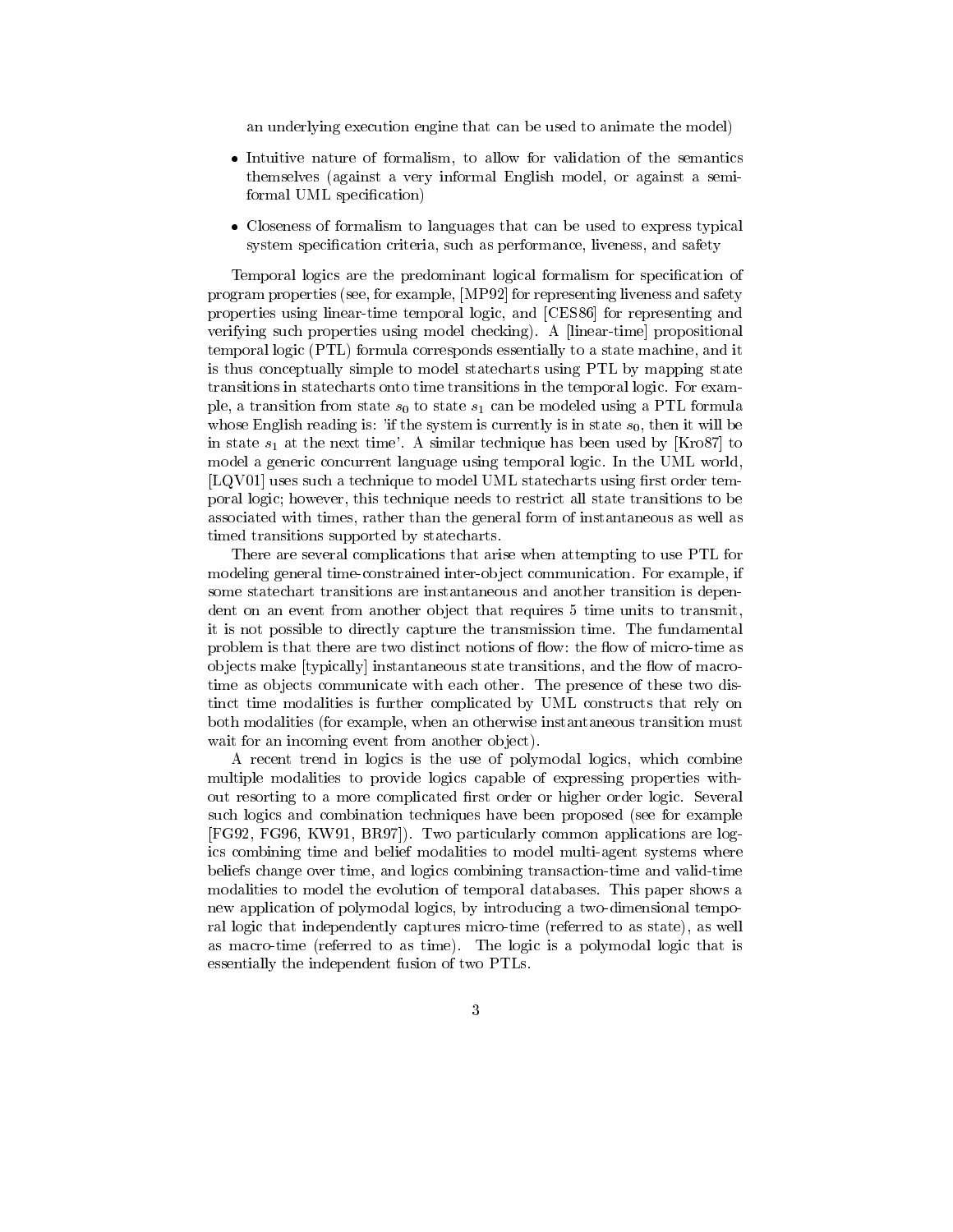The paper is organized as follows. Section 2 outlines the UML features that we intend to formalize. Section 3 introduces the formal syntax and semantics of the two-dimensional logic, and Section 4 then shows how to capture UML semantics in this logic. There are several useful applications of the resulting semantics, and Section 5 discusses the particularly useful verification application. Finally, Section 6 summarizes the paper and outlines future research and

## The UML Variant

As mentioned earlier, this paper uses statecharts to model the states that an object transitions through, and sequence diagrams to model inter-object messages. Our primary goal in this paper is to show how the formal semantics of such a model can be extended to cover some real-time constructs similar to those in the UML real-time profile. In particular, our goal is not to provide yet another statechart variant with a new semantics. Thus, we first stipulate one simple statechart variant in this section.

A statechart contains a number of states, along with transitions between these states. This paper assumes that the state chart has been flattened to eliminate hierarchy, and also avoids discussion of the numerous semantic issues resulting from ambiguities in statechart semantics (the reader is referred to [vdB94] for discussion of these issues). Suppose there is a transition,  $t$ , from state  $s_1$  to  $s_2$ , which is labeled by  $ev[c]/a$ . Then, if the object is in state  $s_1$ and the trigger event  $ev$  is received while the guard condition  $c$  is satisfied, the object emits event  $a$  and transitions to state  $s_2$ . The guard condition is evaluated only once when the trigger occurs, and the transition is not taken if it is false on that evaluation - ev needs to be retriggered for the guard to be evaluated again. Harel's original definition of state charts ([Har87]) and most statechart variants assume the perfect synchrony hypothesis, which essentially states that the transition occurs instantaneously. This hypothesis is intended to capture the relatively fast execution of a program so that it reacts to events fast enough to make all necessary state transitions before the next event occurs. We denote such transitions as state transitions (to distinguish them from time transitions).

Sequence diagrams are used to represent inter-object events. We do not distinguish events from messages. Each triggering event,  $ev_i$ , and corresponding action is associated with four timing marks:

- send Time  $(send_i)$ : the time event i was sent by the sender
- receiveTime (rec<sub>i</sub>): the time the event message was received by the receiver
- startTime (start<sub>i</sub>): the time the execution of the corresponding action commenced
- end Time  $(end_i)$ : the time the execution of the corresponding action ended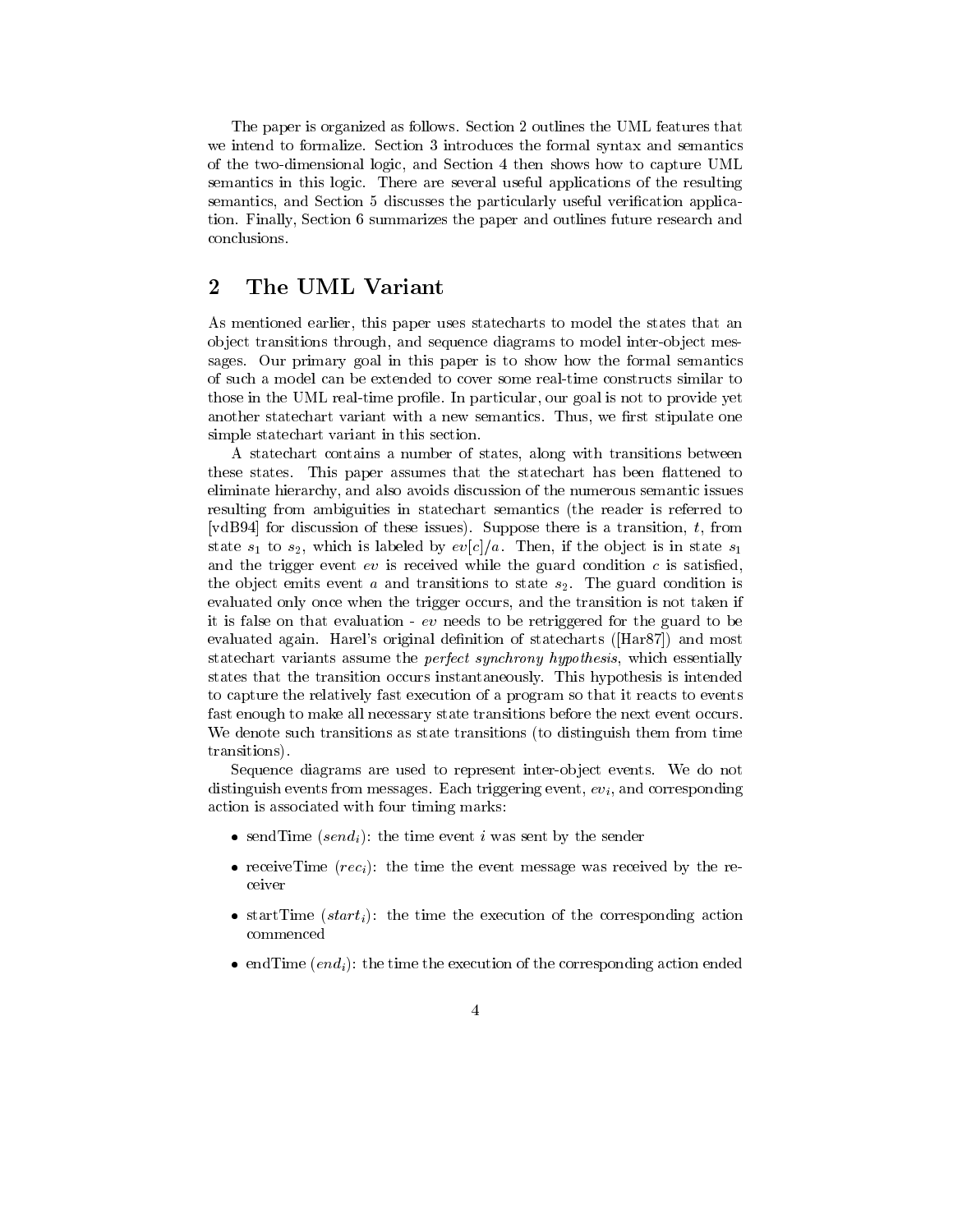These are similar to the timing marks provided by the UML real-time profile. Time is assumed to be discrete here.

The perfect synchrony hypothesis ensures that transitions occur instantaneously (unless otherwise stated), while constraints based on timing marks may be used for transitions that require time. Although [plain] UML allows events to correspond to the passing of time, the association of time with state transitions is often too simple a model for real-time applications, and constraints on timing marks are needed. For example, it might be desirable to model the constraint that the difference between a message's sendTime and its receiveTime is less than 5, and this can be done by adding a timing constraint to the corresponding sequence diagram. Thus, there are three types of transitions from a timing perspective: instantaneous, timed where the time is a function of the transition, and timed where the time is derived from sequence diagram annotations for the triggering event. This paper denotes the micro-time instantaneous transitions as state transitions, and the macro-time timed transitions as time transitions.

#### 3The Two-Dimensional Temporal Logic  $\mathcal{L}_2$

This section defines the syntax and semantics of the two-dimensional temporal logic,  $\mathcal{L}_2$ , which is essentially an independent fusion of two traditional lineartime propositional temporal logics (PTLs).

#### 3.1Syntax

The language of PTL consists of a countable number of quantifier-free predicates,  $A$ , the operators of traditional propositional logic:  $\top$ ,  $\bot$ ,  $\top$  (not),  $\land$ (and),  $\vee$  (or),  $\rightarrow$  (implication), and  $\leftrightarrow$  (iff), and the temporal operators:  $\circ$  $(\text{next})$ ,  $\Box$  (henceforth, or always),  $\diamond$  (eventually), and U (strong until). The  $\circ$ ,  $\Box$ , and  $\diamond$  operators are unary future-only operators, while the other temporal operators are dyadic future-only operators. As usual, the  $U$  operator is the strong version, which asserts that the second operand does indeed hold at the current or some future time. Only the  $U$  and  $\circ$  operators are actual parts of the logic, as other temporal operators are in reality merely abbreviations:

- $\bullet \ \Diamond P \equiv \top \mathcal{U} P$
- $\bullet$   $\Box P \equiv \neg \Diamond \neg P$

However, we define the logic to include the complete set of operators for simplicity. For notational simplicity, we also impose bounds on temporal operators by affixing an interval as a superscript; for example,  $\Box^{[2,10]}$  is read as 'all times between 2 and 10 time units (inclusive) from now', and  $\Diamond^{[0,3]}$  is read 'within 3 time units (inclusive) from now'. These are purely syntactic sugar since equivalent formulas may be expressed as conjunctions or disjunctions of plain PTL

<sup>1</sup> It is technically incorrect to refer to this logic as propositional since predicates may includefunction and relation symbols. However, these symbols may be considered to be uninterpretedfor the purposes of this paper.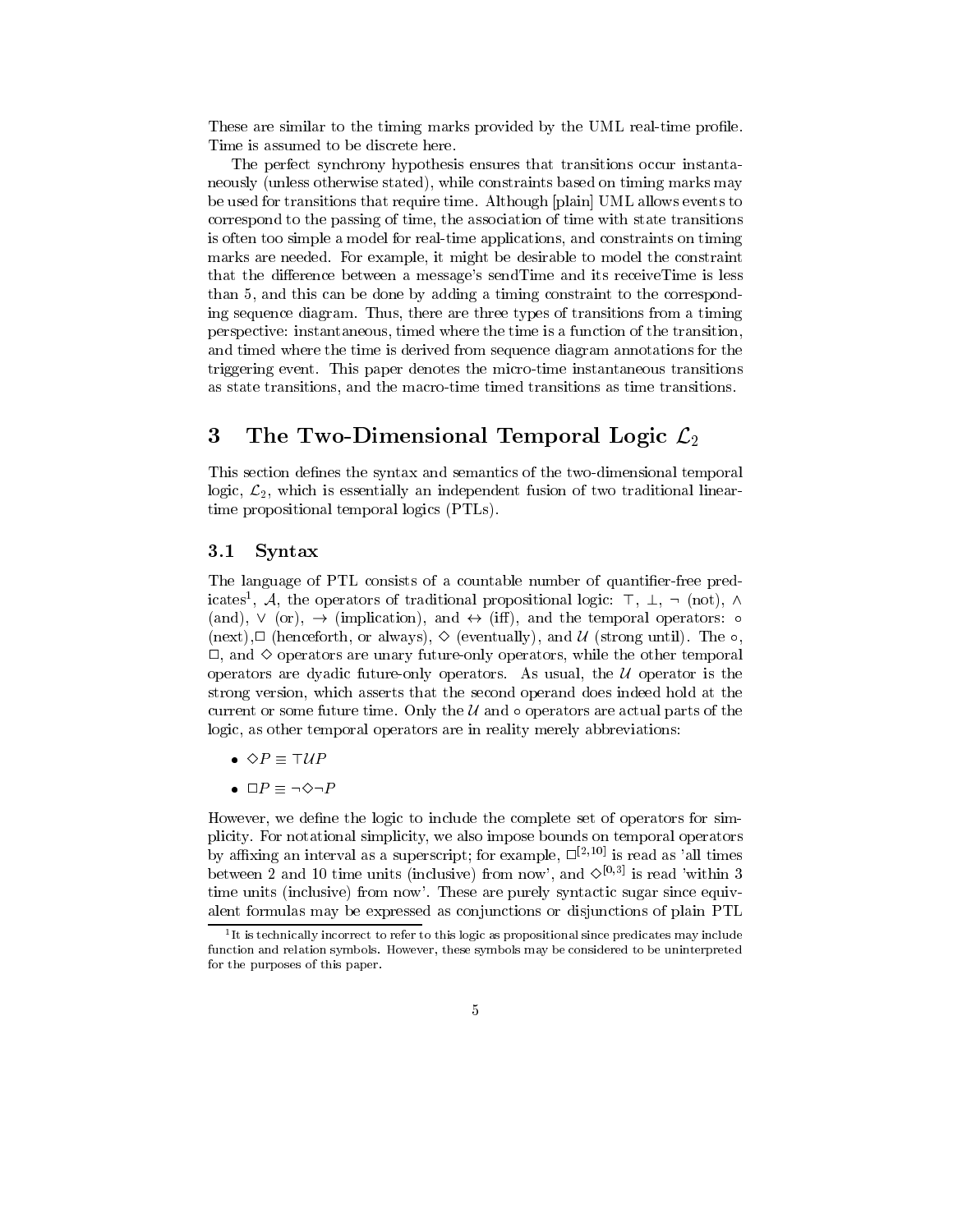

Figure 1: Two-dimensional space for  $\mathcal{L}_2$ 

formulas. Similarly, iterated unary operators are represented using superscripts - for example,  $\circ$  - mulcates if  $\circ$  symbols.

In PTL, time is a sequence of positive integers, with propositions taking on values that may be different at each timepoint. In the two-dimensional logic  $\mathcal{L}_2$ , propositions take on values that may be different at each (time, state) pair. For example, Figure 1 shows the grid over which predicates range, along with 3 predicates on this grid. States in this logic are local to timepoints - that is, each timepoint contains its own full complement of states.  $\mathcal{L}_2$  contains a full set of temporal operators for states as well as timepoints:  $\circ$ ,  $\sqcup$ ,  $\heartsuit$ ,  $\mathcal{U}$ ,  $\circ$ ,  $\sqcup$ ,  $\heartsuit$ , and  $\dot{\mathcal{U}}$ . Time and state operators are distinguished by having either carets or bars, respectively.

#### 3.2Semantics

As suggested by Figure 1, a model for  $\mathcal{L}_2$  is given by a 5-tuple  $\langle T, t_0, S, s_0, \eta \rangle$ where:

- T is a [countably infinite] sequence of timepoints with initial time  $t_0$
- S is a sequence of [countably infinite] states with initial state  $s_0$
- $\eta$  is a set of mappings  $\eta_{i,j}$  where each  $\eta_{i,j}$  is a valuation function assigning Boolean values to the elements of  $A$  at time i and state j.

Where obvious from context, state indices may be used instead of the state itself, and likewise for time (e.g., states 2 and  $s_2$  are treated synonymously).

Figure 2 gives the model-theoretic semantics of  $\mathcal{L}_2$  (including abbreviations). It is similar to PTL semantics; note, in particular, that the operators are reflexive, and both the  ${\cal U}$  and  ${\cal U}$  operators are the strong versions, which assert that their second operands eventually become true.

Satisfiability and validity in  $\mathcal{L}_2$  are defined using an anchored notion rather than a floating notion (that is, all formulas are expressed with respect to time and state 0): A  $\mathcal{L}_2$  formula F is said to be *satisfiable* if there is some model M such that  $M, t_0, s_0 \models F$ . Similarly, a  $\mathcal{L}_2$  formula F is said to be valid if  $\mathcal{M}, t_0, s_0 \models F$  for every model  $\mathcal{M}$ . For example, Figure 1 shows a model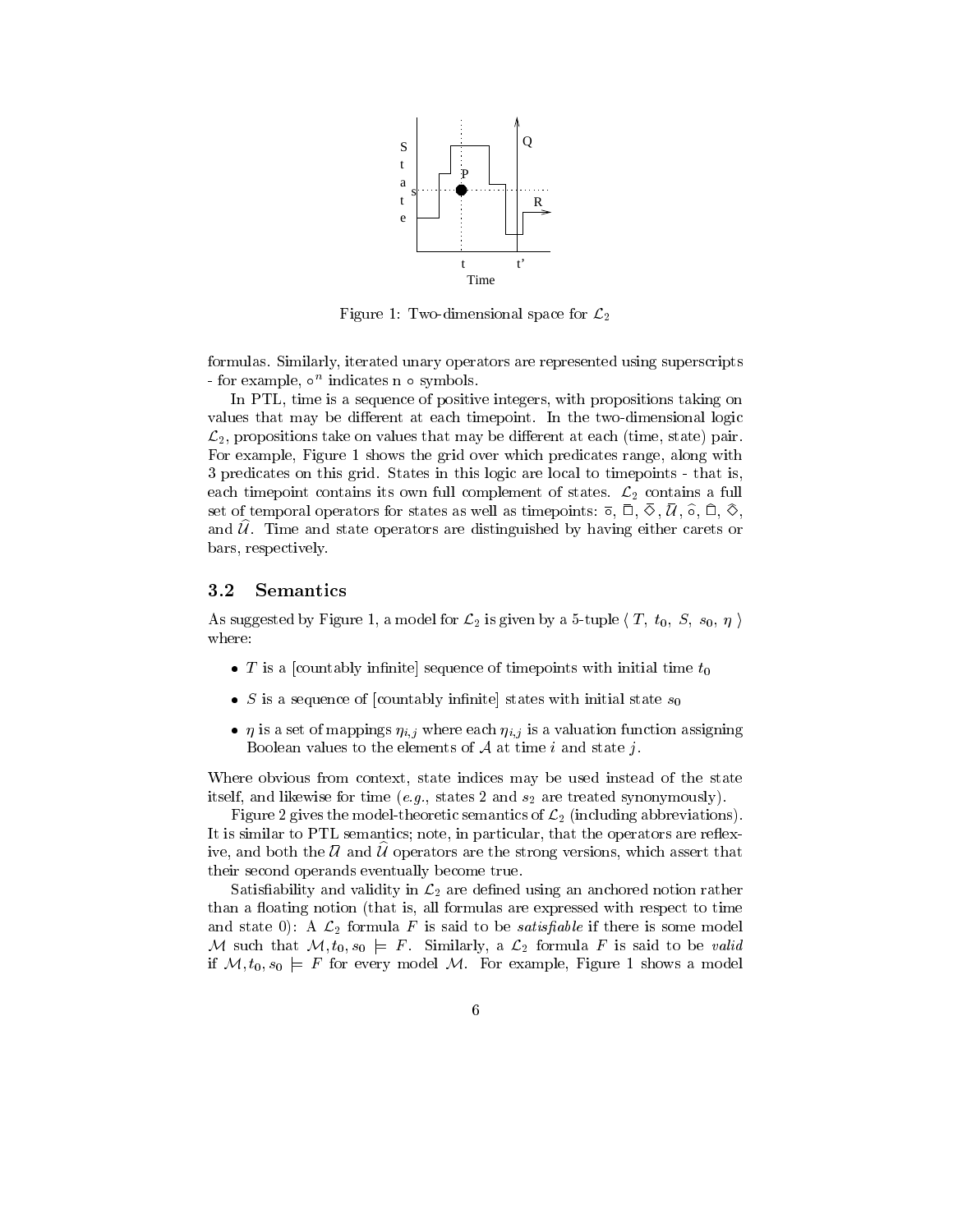| $\mathcal{M}, t, s \models \top$                  |     |                                                                             |
|---------------------------------------------------|-----|-----------------------------------------------------------------------------|
| $\mathcal{M}, t, s \not\models \bot$              |     |                                                                             |
| $\mathcal{M}, t, s \models P$                     | iff | $\eta_{t,s}(P) = t$ for $P \in \mathcal{A}$                                 |
| $\mathcal{M}, t, s \models \neg A$                | iff | $\mathcal{M}, t, s \not\models A$                                           |
| $\mathcal{M}, t, s \models A \land B$             | iff | $\mathcal{M}, t, s \models A$ and $\mathcal{M}, t, s \models B$             |
| $\mathcal{M}, t, s \models A \vee B$              | iff | $\mathcal{M}, t, s \models A$ or $\mathcal{M}, t, s \models B$              |
| $\mathcal{M}, t, s \models A \rightarrow B$       | iff | $\mathcal{M}, t, s \models \neg A \vee B$                                   |
| $\mathcal{M}, t, s \models A \leftrightarrow B$   | iff | $\mathcal{M}, t, s \models (A \rightarrow B) \land (B \rightarrow A)$       |
| $\mathcal{M}, t, s \models \hat{\circ} A$         | iff | $\mathcal{M}, t+1, s \models A$                                             |
| $\mathcal{M}, t, s \models \Box A$                | iff | $\mathcal{M}, t', s \models A$ for every $t' > t$                           |
| $\mathcal{M}, t, s \models \Diamond A$            | iff | $\mathcal{M}, t', s \models A$ for some $t' \geq t$                         |
| $\mathcal{M}, t, s \models A\hat{U}B$             | iff | $\mathcal{M}, t', s \models B$ for some $t' \geq t$ and                     |
|                                                   |     | $\mathcal{M}, t'', s \models A$ for every $t''$ such that $t \leq t'' < t'$ |
| $\mathcal{M}, t, s \models \overline{\circ}A$     | iff | $\mathcal{M}, t, s + 1 \models A$                                           |
| $\mathcal{M}, t, s \models \overline{\Box} A$     | iff | $\mathcal{M}, t, s' \models A$ for every $s' > s$                           |
| $\mathcal{M}, t, s \models \overline{\Diamond} A$ | iff | $\mathcal{M}, t, s' \models A$ for some $s' \geq s$                         |
| $\mathcal{M}, t, s \models A\overline{U}B$        | iff | $\mathcal{M}, t, s' \models B$ for some $s' \geq s$ and                     |
|                                                   |     | $\mathcal{M}, t, s'' \models A$ for every s'' such that $s \leq s'' < s'$   |

Figure 2:  $\mathcal{L}_2$  Semantics

satisfying the following formulas:  $\widehat{\circ}^t \widehat{\circ}^s P$ ,  $\widehat{\circ}^t \bar{\Box} Q$ , and  $\widehat{\Box \Diamond} R$ . An example of a valid formula is:  $\widehat{\Box} (\bar{\Box} P \rightarrow \bar{\Diamond} P)$ .

### 4Translating the UML Model into  $\mathcal{L}_2$

It is conceptually simple to translate statecharts into PTL. We start with an imprecise but descriptive example. The transition,  $t$ , from state  $s_1$  to  $s_2$  and labeled by  $ev_i[c_j]/ev_k$ , can be translated to:

$$
\Box((at_1 \land occur_i \land c_j) \rightarrow (occur_k \land \circ at_2))
$$

where  $at_i$  holds iff the system is currently in state  $s_i$ , and the *occur<sub>i</sub>* and *occur<sub>k</sub>* variables correspond to the occurrence of the transition events  $ev_i$  and  $ev_k$  respectively. As with most axioms, the above axiom states that if a set of preconditions is met, then the appropriate events are triggered and the transition is taken on the next cycle. As mentioned earlier, the problem occurs when attempting to capture mixed modalities where there is a time component to the events. Since the state transitions in the UML model are mapped onto time transitions in the temporal logic, it is not possible to represent both state- and time- transitions.

Suppose the event  $ev_k$  requires 2 time units to be sent. Then, by going to a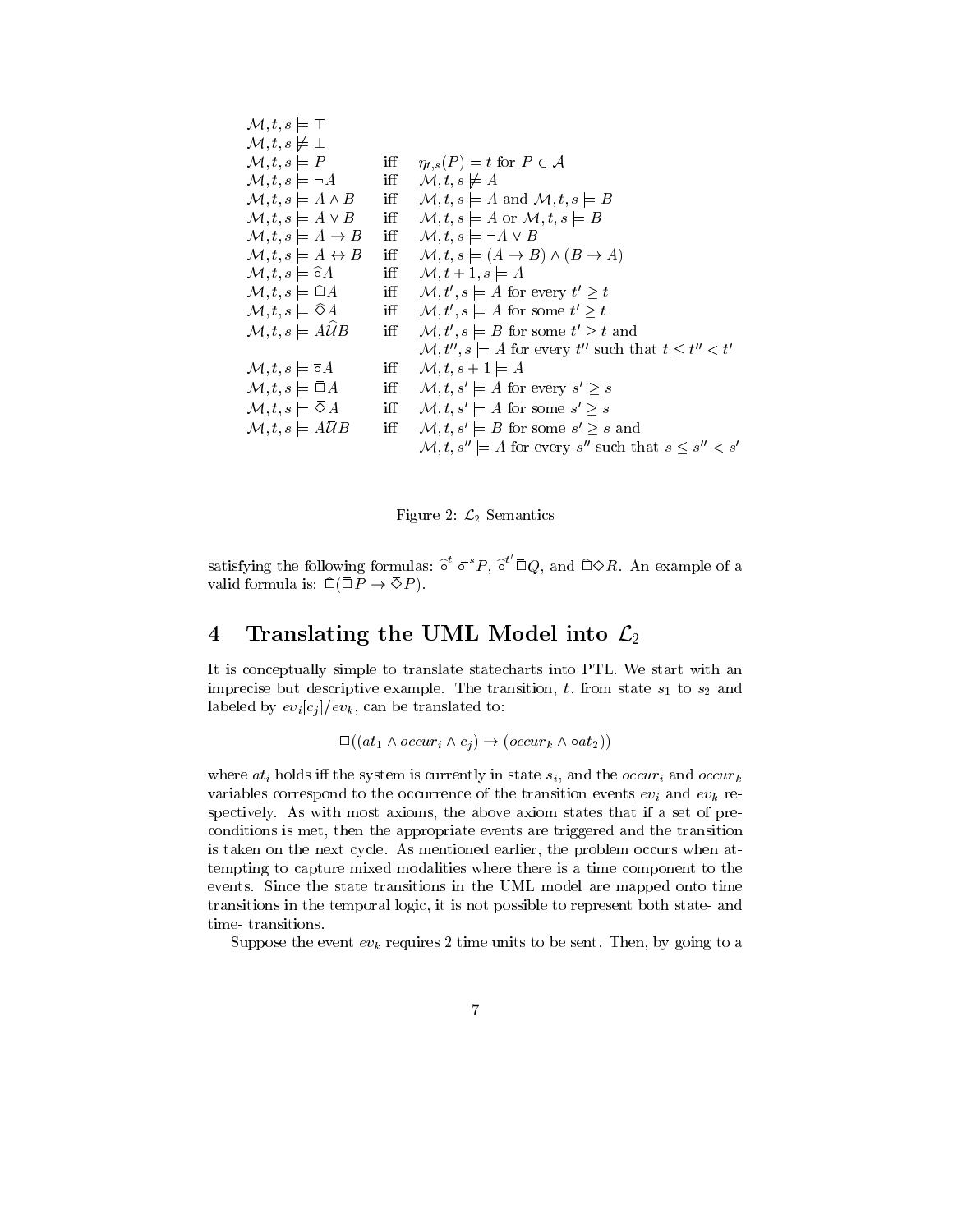| Variables Domain |         | English Reading                                       |
|------------------|---------|-------------------------------------------------------|
| $at_{i,j}$       | boolean | State machine $i$ is in state $j$                     |
| $occur_i$        | boolean | Event <i>i</i> has occurred                           |
| $send_i$         | integer | The time that message <i>i</i> was sent               |
| $rec_i$          | integer | The time that message $i$ was received                |
| $start_i$        | integer | The time that the action for message <i>i</i> started |
| $end_i$          | integer | The time that the action for message $i$ finishes     |

Figure 3: Variables in TRL's Formal Semantics

two-dimensional temporal logic, the above transition can be translated to:

 $\Box (\Diamond (at_1 \land occur_i \land c_j) \rightarrow ( \circ "occur_k))$  $\Box\Box$  ( $(at_1 \wedge occur_i \wedge c_j) \rightarrow \circ at_2$ )

Note that the axiom states that the  $occur_k$  variable becomes true in state 0 2 time units into the future, rather than the current state. In contrast, the transition to state  $s_2$  occurs on the following state in the current timepoint. Although these particular axioms are imprecise and included solely for explanatory reasons, they form the two fundamental structural forms in the translations below.

Before defining the semantics, we first define the set of variables that are used in the semantics. Figure 4 lists these variables, along with their English readings. All boolean variables vary over both state and time. We also denote by  $n<sub>S</sub>$  the number of statecharts in the model.

There are several commonly used formulas that are simpler to define as macros. The *step* macro defines transitioning from state  $s_j$  to  $s_k$  in statechart

$$
step(i, j, k) \equiv at_{i, j} \bar{U}at_{i, k}
$$

Note that the transition need not necessarily occur on the next state; however, since the  ${\cal U}$  operator is strong, the transition will eventually occur (at the current timepoint).

The enterState macro defines the first timepoint at which a state is reached - that is, enterState $(i,j)$  holds at time-state pair  $(t, 0)$  if statechart i transitions into state  $s_j$  at some state in time t. This occurs either when transitioning to  $s_j$ at some non-negative state, or transitioning to  $s_i$  at state  $s_0$  of some timepoint where the statechart was not in  $s_j$  at the end of the previous timepoint:

$$
\begin{array}{rcl}\n\bigcap (\widehat{\circ}enterState(i,j) & \leftrightarrow & (\widehat{\circ}(\neg at_{i,j} \land \Diamond at_{i,j}) \lor (\Diamond \Box \neg at_{i,j} \land \widehat{\circ} at_{i,j})) \\
\text{enterState}(i,j) & \leftrightarrow & \widehat{\Diamond} at_{i,j}\n\end{array}
$$

These two axioms capture the meaning of enterState for the positive-time and zero-time cases.

The translation of UML into  $\mathcal{L}_2$  is decomposed into two parts: global and local formulas. Whereas global formulas correspond to properties of all state machines, local formulas correspond to individual transitions in the model.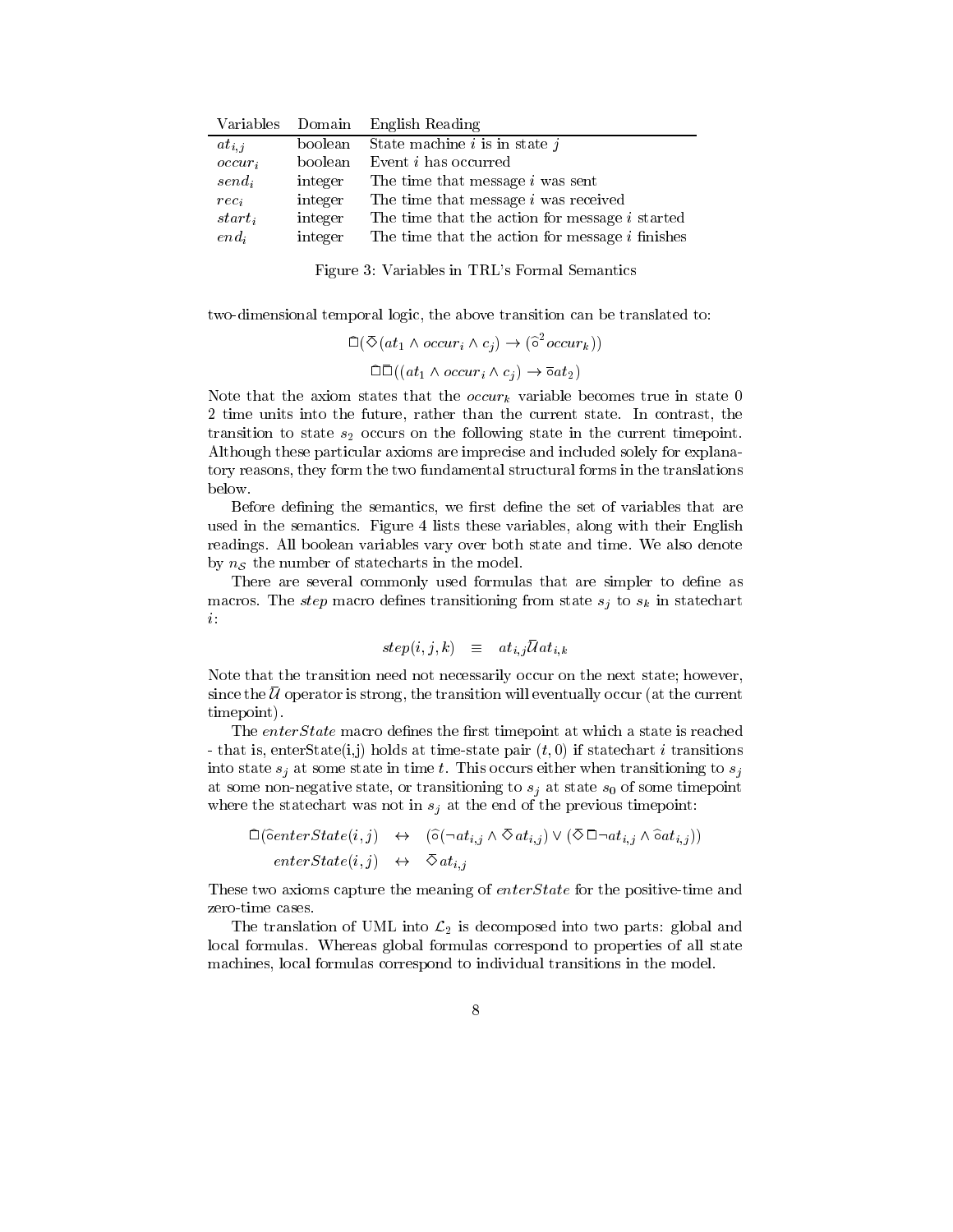There are three classes of global formulas: initial state, final state, and control flow. The initial state formula specifies that all state charts start in their initial state:

$$
\bigwedge_{i=1}^{n_{\mathcal{S}}} at_{i,0} \tag{1}
$$

where the initial state of each statechart is labeled as state 0. Recall that all formulas implicitly refer to time and state 0.

Similarly, the final state global formula ensures that once a statechart transitions to its final state (denoted  $s_f$ ), it does not restart.

$$
\bigwedge_{i=1}^{n_{\mathcal{S}}} \widehat{\Box} \left( a t_{i,f} \to \overline{\circ} a t_{i,f} \right) \tag{2}
$$

$$
\bigwedge_{i=1}^{n_S} \mathbb{C}(\overline{\Diamond} at_{i,f} \to \widehat{\circ} at_{i,f})
$$
\n(3)

Control flow global formulas ensure that illegal control flows do not occur. A statechart can not be in two states at once:

$$
\widehat{\Box} \Box (at_{i,j} \to \neg at_{i,k}) \tag{4}
$$

for any i such that  $1 \le i \le n_{\mathcal{S}}$  and for all j, k, such that  $j \ne k$ .

If a statechart is in a state  $s_i$  and waiting for a trigger, it does not change states except when the trigger occurs. The actual state transition is modeled through the local formulas for the transition, while the global formula ensures that the transition does not occur on time changes.

$$
\widehat{\Box}(\overline{\Diamond}\,\overline{\Box}\,at_{i,j}\to\widehat{\circ}at_{i,j})\tag{5}
$$

for each *i* such that  $1 \leq i \leq n_{\mathcal{S}}$  and for all *j* where the transition to state  $s_j$  of statechart i is non-timed.

### Local Formulas

For each transition in the model, there are two components to its formalization: the actual state transition, and the actions performed on the transition. This section first formalizes the actual transitions for three types of transitions: triggerless, time-triggered (i.e., timeout), and regular transitions with triggers, guards, and actions. In all three cases, the statechart is assumed to be deterministic, either by having only one outgoing transition from each state or by having mutually exclusive guard conditions on outgoing transitions (the determinism assumption is relaxed later). Then, the actions (for all three types) are formalized.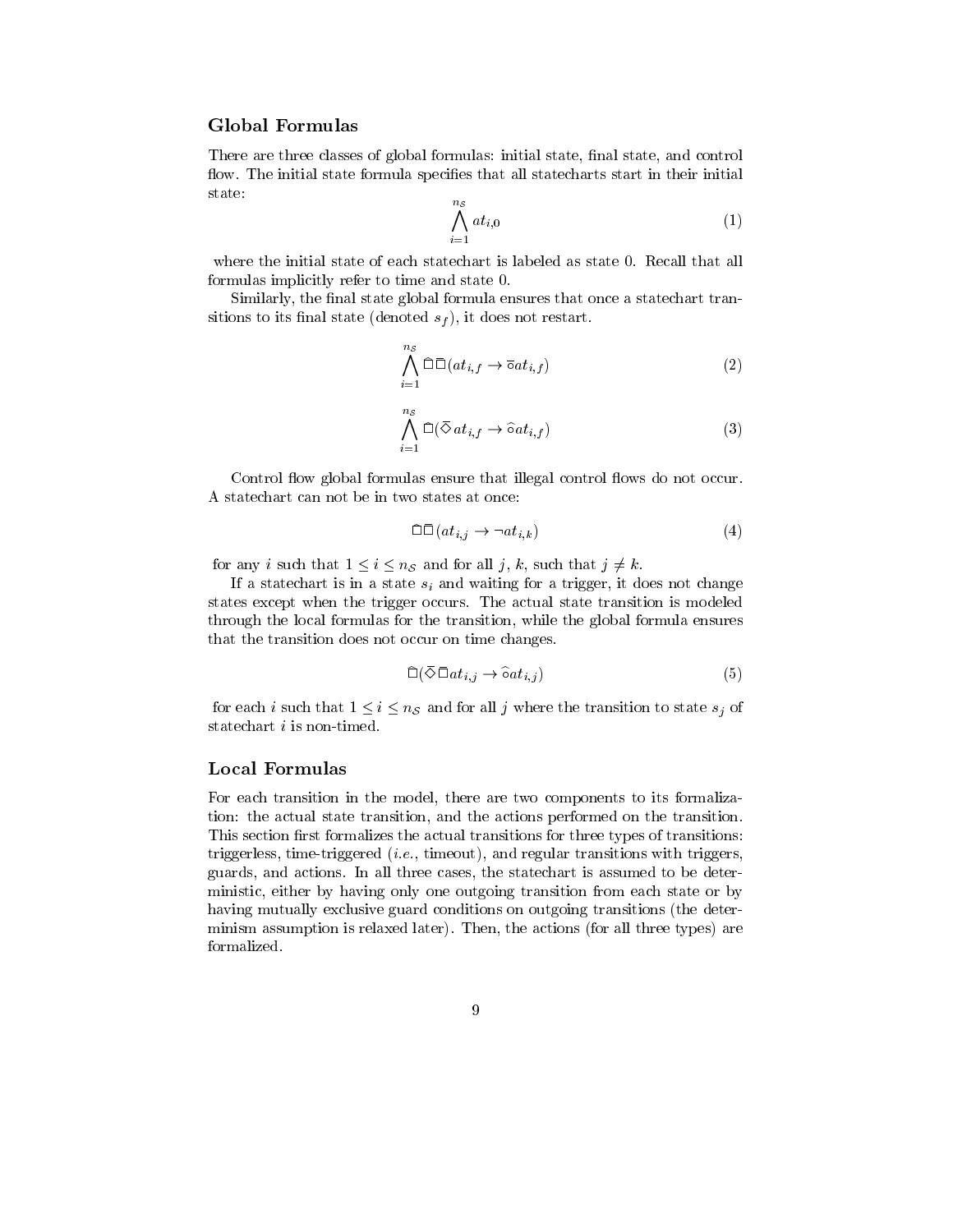

Figure 4: Example triggerless transition



Figure 5: Example Time-Triggered Transition

Consider the triggerless transition of Figure 4. The formalization of this transition is simple:

$$
\widehat{\Box\Box}(at_{i,j} \to step(i,j,k))\tag{6}
$$

Since multiple statecharts may be running in parallel, the formalization does not specify the exact state in which the transition occurs, and no restrictions are imposed on statechart execution (for example, concurrent statecharts may execute synchronously, be arbitrarily interleaved, or in any other manner). This assumption is discussed below in more detail.

The second type of transition is the time-triggered transition illustrated in Figure 5. In this case, state chart i needs to stay in state  $s_i$  for the remaining states in the current time point and all states in the next  $t-1$  timepoints. This is formalized by:

$$
\Box \overline{\Box} (at_{i,j} \to \overline{\Box} at_{i,j}) \tag{7}
$$

$$
\mathcal{D}(enterState(i,j) \to ((\bigwedge_{p=1}^{t-1} \widehat{\circ}^p \mathbb{D}at_{i,j}) \wedge \widehat{\circ}^t at_{i,k}))
$$
\n(8)

Recall that the  $enterState(i, j)$  formula was defined earlier to essentially capture the first timepoint at which state  $s_j$  is reached.

Now, consider the full transition of Figure 6. The transition may occur only if the trigger  $ev_m$  occurs and c holds, at which point the the transition may be immediately taken:

$$
\widehat{\Box}((at_{i,j} \land occur_m \land c) \to step(i,j,k))
$$
\n(9)

In addition to taking the transition (for all three types of transitions), the statechart must also perform an operation and emit event  $ev_n$ , possibly subject



Figure 6: Example (Regular) Transition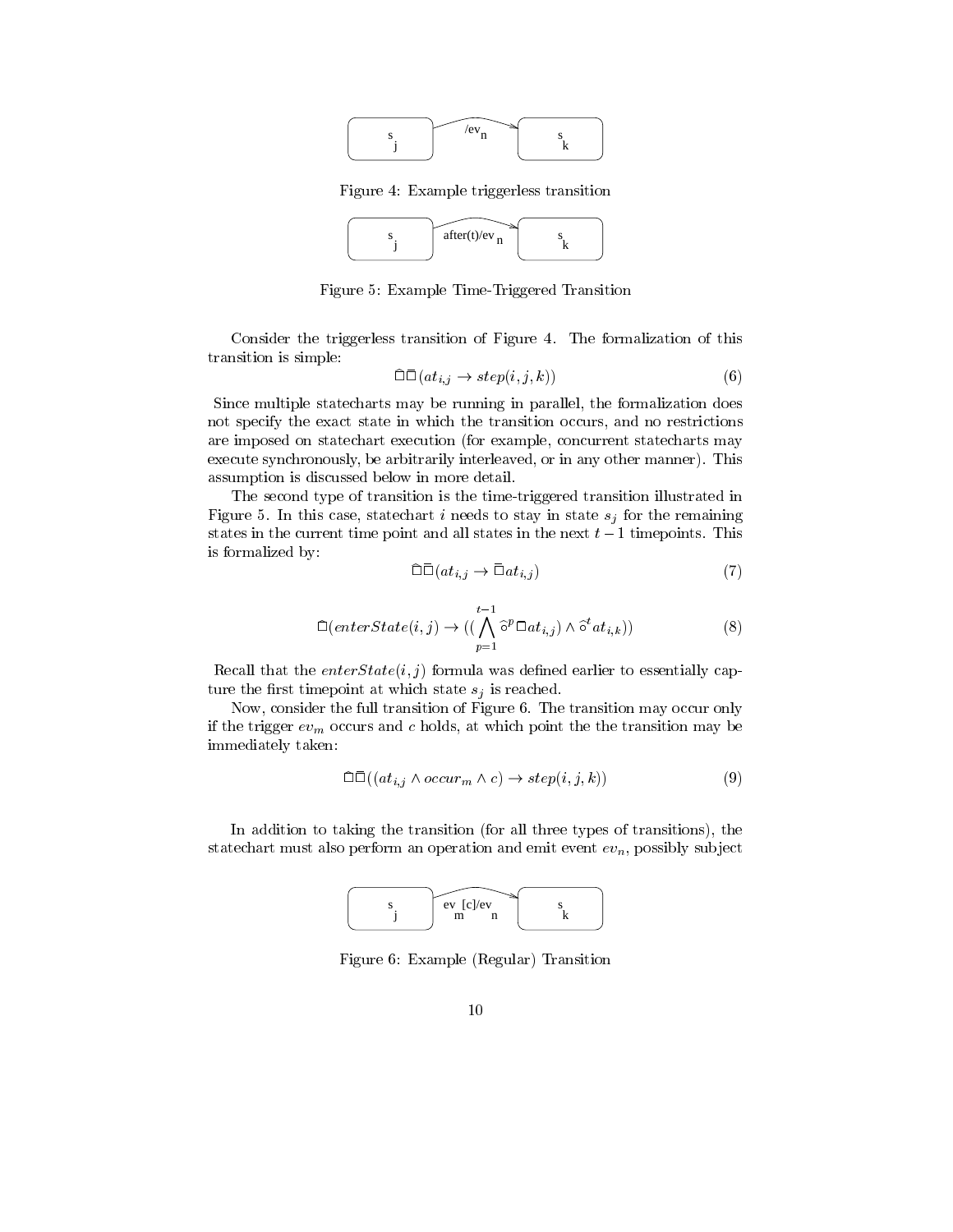

Figure 7: Example Sequence Diagram with Real-Time Constraints

to real-time constraints. UML allows for various types of actions, including return values, create, and destroy actions; we assume here that an action is an event message to an existing object, and other types of actions need to be first converted to this simplied action notion. We also assume that all actions are associated with real-time constraints.

Section 2 listed four timing marks associated with each message: sendTime, receiveTime, startTime, and endTime. Suppose event  $ev_n$  and its corresponding action have the following values for these timing marks:  $send_n$ ,  $rec_n$ ,  $start_n$ , and end<sub>n</sub>, and suppose the action results in the generation of  $ev_p$ . Then the generation of events is formalized by:

$$
\hat{\Box}(enterState(i,k) \leftrightarrow (\hat{\circ}^{start_n-send_n} occurs_n \wedge \hat{\circ}^{rec_p-send_n} occurs_p))
$$
 (10)

Although this axiom only applies to events associated with real-time constraints, it is obvious how to generate axioms for instantaneous events.

Note that a statechart may impose a different constraint between  $ev_n$  and  $ev_p$ , and it may thus be desirable to prove consistency between these two diagrams. If the model does not specify specic values for the timing marks and uses constraints instead, (10) is modied. For example, if the model includes the constraints represented on the sequence diagram of Figure 7, then these constraints are incorporated into the formalization by modifying (10) to:

$$
\widehat{\Box}(enterState(i,k) \leftrightarrow (\widehat{\Diamond}^{[2,3]}occur_n \land \widehat{\Diamond}^{[2,5]}occur_p))
$$
\n(10)

In this case, a desirable property may be that the specified end time,  $end_n$ , follows  $start_n$ , and this property may be expressed as another formula that needs to be proven from the axioms representing the formalization.

### semantic variations of the contract of the contract of the contract of the contract of the contract of the contract of the contract of the contract of the contract of the contract of the contract of the contract of the con

As mentioned earlier, the main goal of this paper is to show how real-time constructs can be formalized, rather than to provide a formalization of a particular statechart variant. Thus, it is desirable to show how other statechart variants can be modeled. First, we relax the determinism assumption. Suppose state  $s_i$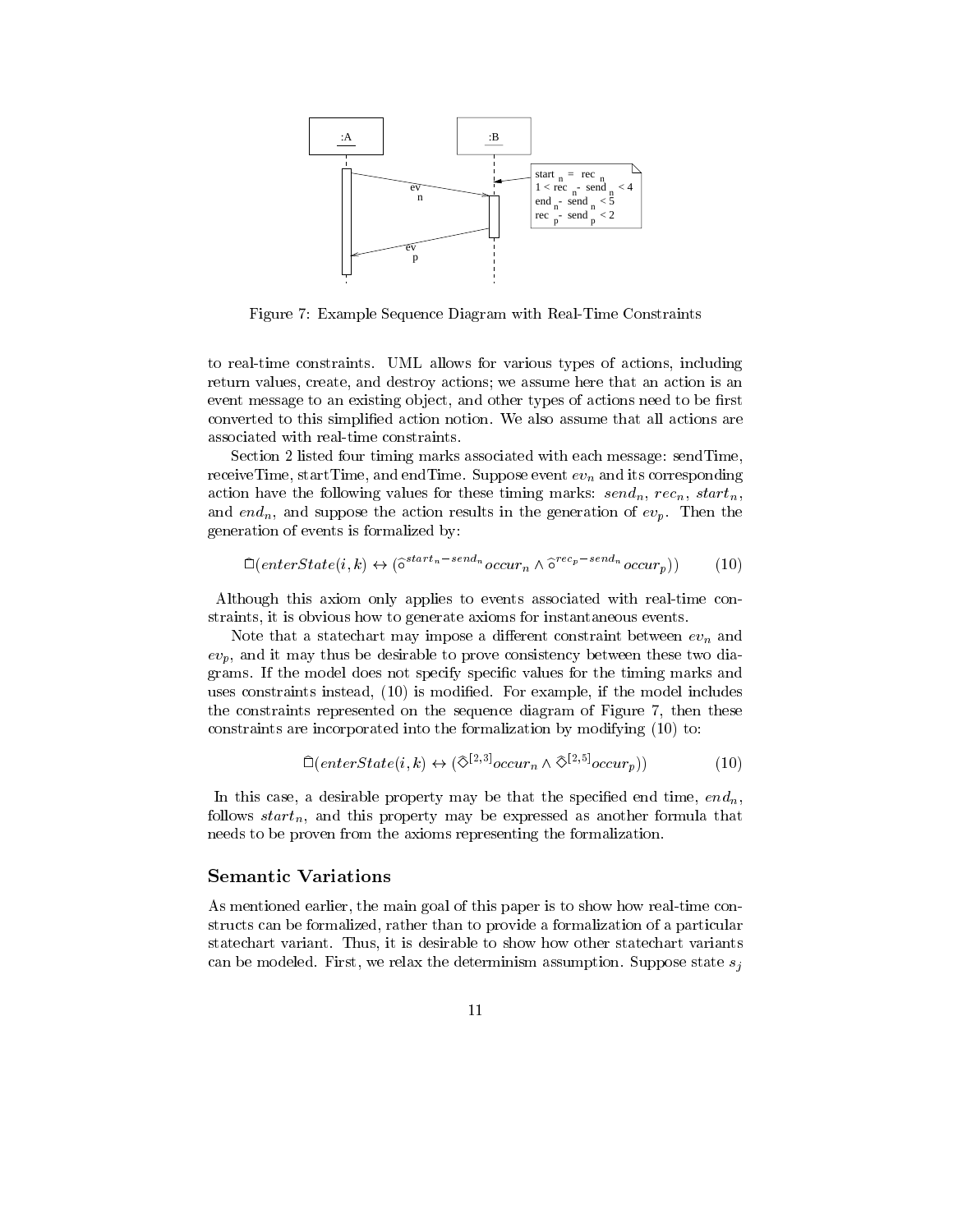has multiple outgoing transitions that are not mutually exclusive, and the statechart must non-deterministically choose one of these. If none of the transitions is time-triggered, this is trivial to formalize, since we simply replace the right side of the implications with the disjunction of the translations for each of the transitions. In cases where exactly one outgoing transition is time-triggered  $(i.e., it)$ acts as a timeout), additional preconditions stating that the other transitions have not been taken are added to (7) and (8). The case where more than one outgoing transition is time-triggered results in a new set of ambiguities which is beyond the scope of this paper.

All formalizations of the transitions allowed for arbitrary interleaving of concurrent statecharts. However, if the statechart variant requires that transitions occur immediately (as is often the case),  $(6)$  and  $(9)$  still hold if the *step* macro is redefined to:

$$
step(i,j,k) \equiv \overline{\circ}at_{i,k}
$$

Alternatively, it may be desirable to keep the original definition of  $step$ , and prove that the resulting model is deterministic regardless of interleaving by specifying a determinism property in  $\mathcal{L}_2$ . Several other semantic variations of statecharts, including ambiguities related to self-triggers, may also be realized by modifying the step macro accordingly.

Our model also assumed that all inter-ob ject events are associated with real-time constraints. If this is not the case, (10) needs to be modified to deal with events that occur at the same time-point but a different state than at which the state transition was taken. There are several ambiguities in statechart semantics that deal with when exactly such events occur; however, it is simple to express appropriate axioms once these ambiguities are resolved and a particular statechart variant is selected.

Our model of real-time only allowed certain forms of time constraints. We restricted the form of constraints to make the resulting axioms decidable (under certain restrictions to be discussed later). Although these constraints are normally sufficient, more general form of constraints can be supported by introducing theories of arithmetic as needed to represent and solve such constraints. We are currently implementing the axioms of this paper and such constraints using the PVS theorem prover. Another extension of real-time modeling involves continuous time. It is conceptually simple to vary  $\mathcal{L}_2$  to support continuous time over the time axis, and generate a continuous-time semantics; however, the resulting logic is difficult to work with for applications such as verification.

The key point of our approach is that real-time issues are isolated from other issues. For example, many semantic variations of state charts can be formalized without affecting the real-time axioms  $(10)$ . Given local formulas for each transition in the statechart, the resulting collection of global and local formulas may then be used for further analysis. The next section outlines how these axioms may be used for one such application: formal verification. We believe that these axioms are simple and intuitive enough to also support a number of other applications.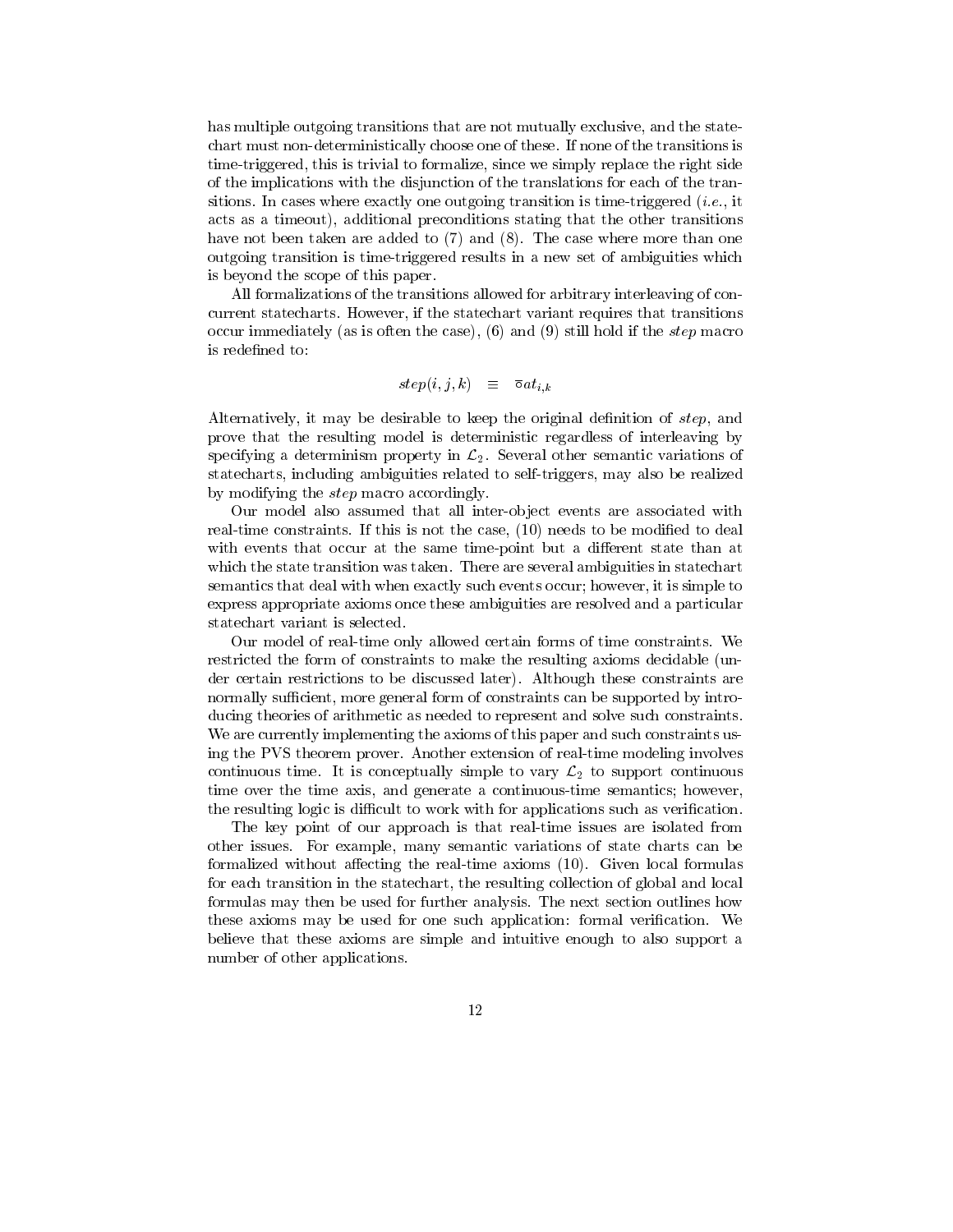#### 5**Verification**

Before discussing how to verify real-time UML models, we first need to discuss what to verify.

## Properties

The classical verification properties of safety  $($ <sup>'</sup>P never occurs<sup>'</sup>, where P is an undesirable property) and liveness ('P eventually occurs', where P is a desirable property) are of course still useful. However, there are two special cases to consider depending on whether instantaneous transitions are to be considered. In applications where both instantaneous and timed transitions are important, safety and liveness properties are expressed as  $\sqcup \sqcup \neg P$  and  $\Diamond \Diamond P$  respectively. In some applications, we are only concerned with observable behavior, and instantaneous transitions are not observable. In such cases, the properties only specify what holds in state 0 of each timepoint. Thus, safety and liveness properties for these applications are expressed as  $\Box \neg P$  and  $\Diamond P$  respectively.

Another set of real-time properties deal with performance. These properties typically state that a certain event or action occurs within  $t$  timepoints after another event. Such properties are simple to model in the same way as for safety and liveness properties, as long as care is taken to dene exactly which model artifacts are observable.

A third class of properties deal with the validity of the model itself. For example, we may wish to show consistency properties between a statechart and a sequence diagram  $(e.g.,\)$  the timing constraints on the sequence diagram must be realizable with the corresponding statechart). As another example, we may wish to show that a certain apparently non-deterministic UML model is in reality deterministic. Several such examples were briefly mentioned in Section 4.

## Reasoning

The logic  $\mathcal{L}_2$  is undecladele, since  $[\text{Har}\infty]$  shows that a simpler logic is  $\mathcal{L}_1^-$ -hard. However, there are several useful decidable restrictions of  $\mathcal{L}_2$ . In particular, if the number of transitions in each timepoint is bounded, the logic then becomes decidable. A sufficient condition on state charts to ensure boundedness is that there are no cycles in instantaneous transitions, and this is a reasonable restriction (in fact, many statecharts variants make a stronger restriction to address well-known causality issues). If such a boundedness constraint is imposed, it is possible to fold the two-dimensional model onto a one-dimensional time-line extending infinitely into the future, as shown in Figure 8. In prior work ([Sha98]), we have shown a scheme for automatically translating  $\mathcal{L}_2$  formulas into the decidable logic PTL using this folding.

We are currently implementing two tools to support verification. First, we are implementing a decision procedure that translates  $\mathcal{L}_2$  formulas to PTL (under the boundedness constraint mentioned above) and then applies traditional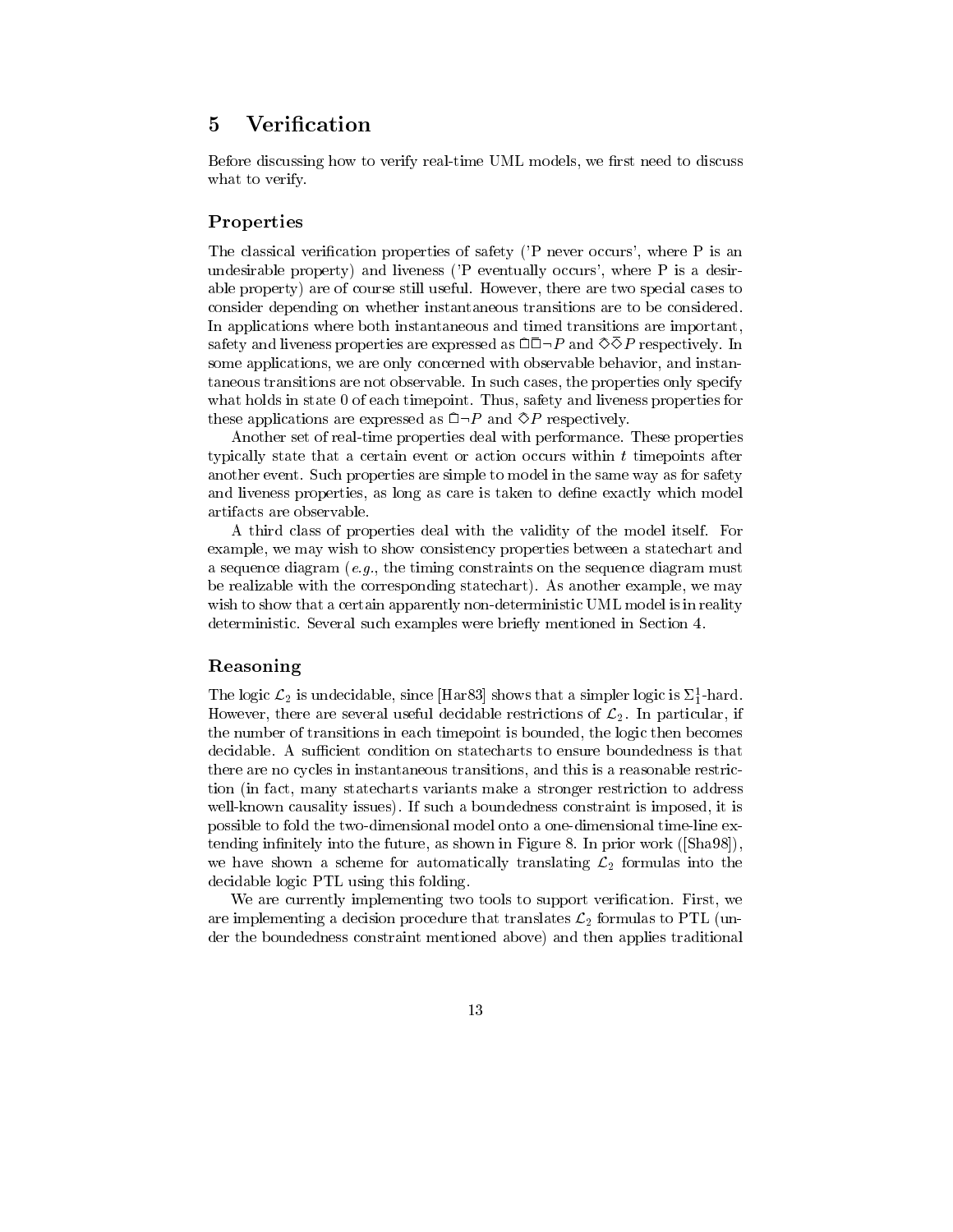

Figure 8: Mapping the  $\mathcal{L}_2$  grid onto a PTL line

tableau-based decision procedures for PTL. Second, we are implementing strategies for directly reasoning about  $\mathcal{L}_2$  statements using the PVS theorem prover.

#### 6Further Research and Conclusions

As listed in Section 1, the primary goal of our approach was to devise a simple and intuitive formalism that independently captures the semantics of microtime statechart transitions and macro-time constructs similar to those in the emerging real-time profile. We believe that  $\mathcal{L}_2$  is well suited towards these goals, as shown by the relative conciseness, simplicity, and independence of concerns in the axioms of Section 4. Simplicity and intuition are, of course, in the eye of the beholder; however, we have provided a similar formalization of VHDL in prior work ([SS97]), and been able to validate the correctness of the semantics against the Language Reference Manual (chapter 4 of [Sha98]).

There are a number of statecharts semantics in the literature, with many of them providing a detailed operational semantics that essentially translates statecharts into state transition machines (i.e., a Kripke model). If these state machines are then integrated with real-time constructs from sequence diagrams, it is simple to generate the semantics of the resulting model using the twodimensional approach of this paper. Thus, we believe that our independence goal is also met.

To the best of our knowledge, the closest related work is by [LQV01], which models UML statecharts using a first order temporal logic. However, since that approach must associate a time with every transition, it is forced to disallow instantaneous transitions. Conversely, the use of a first order temporal logic allows for directly modeling continuous time, though the price for this greater expressive power is undecidability. In the non-UML world, the work of [Kro87], which provides a semantics of a generic concurrent language using temporal logic, is also closely related to our approach. However, the approach there maps control flow through the concurrent program onto time flow in the temporal logic, thus not allowing for an independent time flow. An alternative approach is to use timed automata ([Alu99]). We believe that the use of a two-dimensional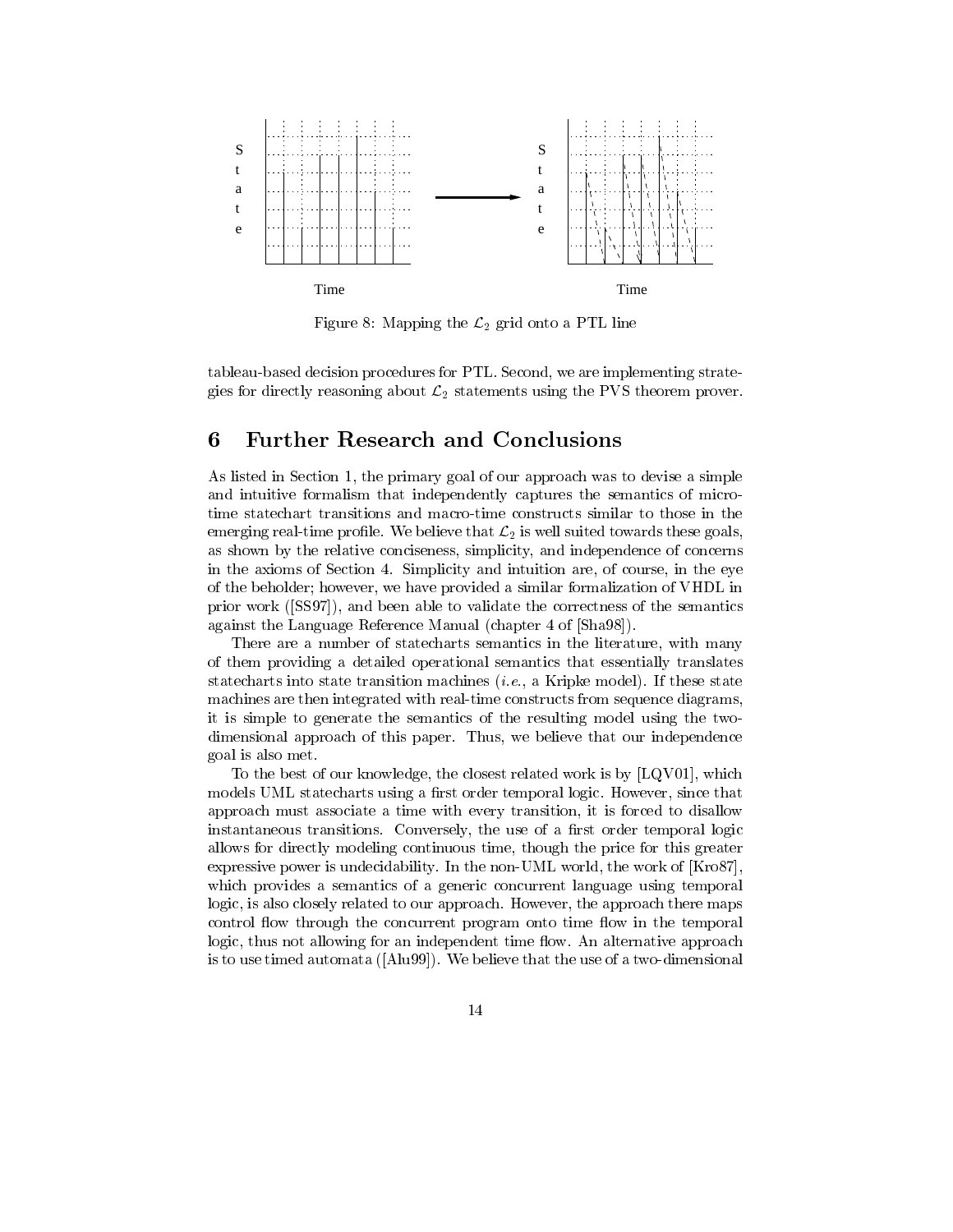logic, though not as general, better satisfies the goals of real-time UML.

We are currently pursuing further research along several lines. First, as mentioned in Section 5, we are implementing proof procedures for  $\mathcal{L}_2$ , and plan on using the resulting systems to prove properties of real-time UML diagrams. Second, we are extending our semantics to cover other real-time constructs in the real-time profile, such as the attributes of timing mechanisms  $(e.g., clock skew,$ drift). Finally, we plan on applying our proof procedures on several real-time applications expressed using UML.

## References

- [Alu99] Rajeev Alur. Timed automata. In International Conference on  $Computer-Aided\ Verification (CAV), pages 8–22, 1999.$
- [BR97] P. Blackburn and M. De Rijke. Why combine logics? Studia Logica, 59:5{27, 1997.
- [CES86] E. M. Clarke, E.A. Emerson, and A.P. Sistla. Automatic verication of finite-state concurrent systems using temporal logic specifications. ACM Transactions on Programming Languages and Systems  $(TOPLAS)$ , 8(2):244-263, April 1986.
- [FG92] M. Finger and D.M. Gabbay. Adding a temporal dimension to a logic. Journal of Logic Language and Information, 1:203-233, 1992.
- [FG96] Marcelo Finger and Dov Gabbay. Combining temporal logic systems. Notre Dame Journal of Formal Logic, Special Issue on Combining *Logics*,  $37(2):204-232$ , Spring 1996.
- [Har83] David Harel. Recurring dominoes: Making the highly undecidable highly understandable. In Conference on Foundations of Computation Theory, pages  $177-194$ , 1983.
- [Har87] David Harel. Statecharts: A visual formalism for complex systems. Science of Computer Programming, 8:231-274, 1987.
- [Kro87] F. Kroeger. Temporal Logic of Programs. Sprinter Verlag, 1987.
- [KW91] Marcus Kracht and Frank Wolter. Properties of independently axiomatizable bimodal logics. Journal of Symbolic Logic,  $56(4):1469-1485$ , December 1991.
- [LQV01] Luigi Lavazza, Gabriele Quaroni, and Matteo Venturelli. Combining UML and formal notations for modelling real-time systems. In *Joint* European Software Engineering Conference (ESEC) and International Symposium on the Foundations of Software Engineering (FSE), pages 196{206, 2001.